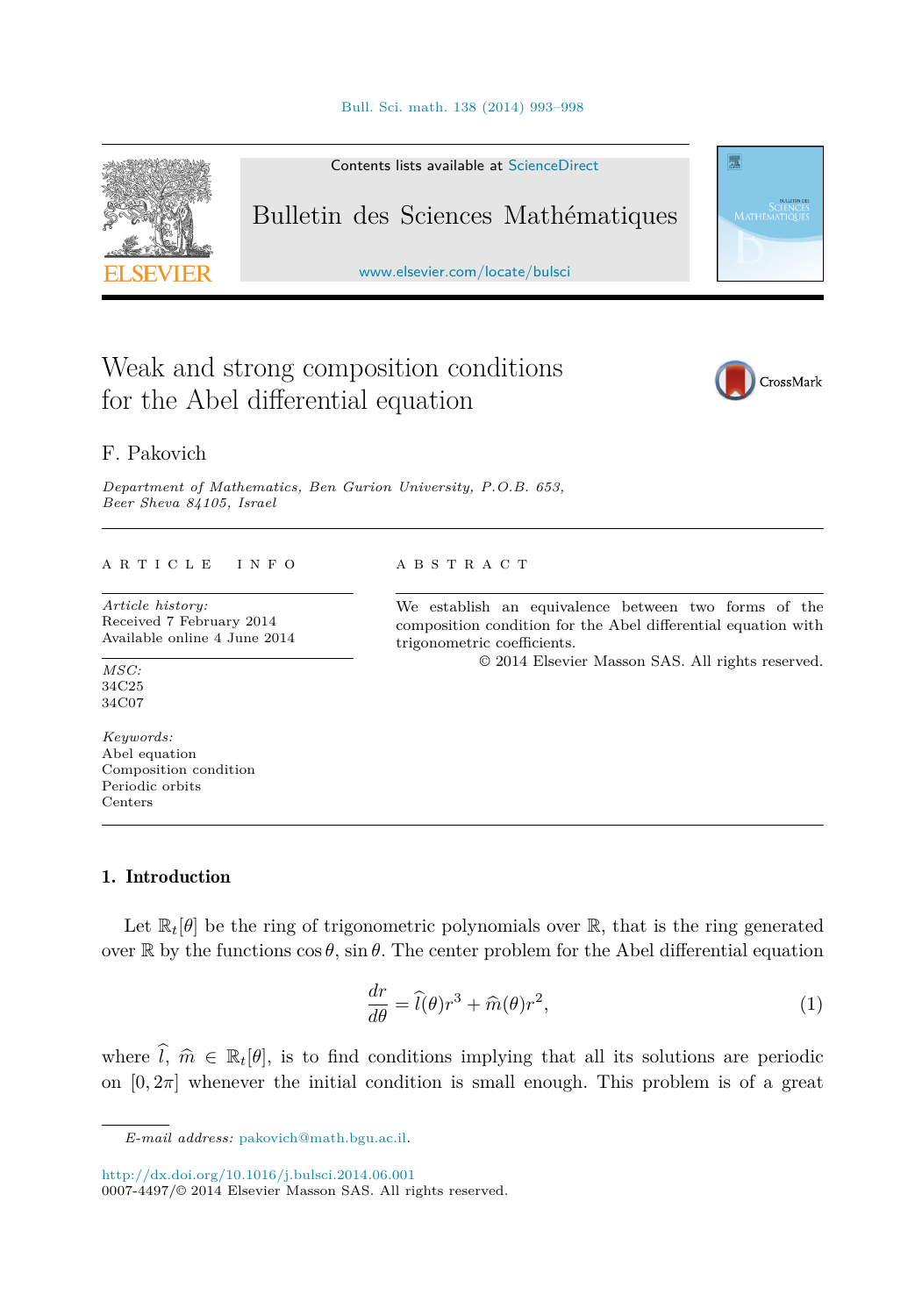<span id="page-1-0"></span>interest because of its relation with the classical Poincaré center-focus problem about the characterization of planar vector fields

$$
\begin{cases} \n\dot{x} = -y + F(x, y), \\ \n\dot{y} = x + G(x, y), \n\end{cases} \tag{2}
$$

where  $F(x, y)$ ,  $G(x, y)$  are polynomials without constant and linear terms, whose integral trajectories are closed in a neighborhood of the origin. Namely, it was shown in [\[8\]](#page-5-0) that in the case where  $F(x, y)$ ,  $G(x, y)$  are homogeneous and of the same degree, the Poincaré problem reduces to the center problem for Abel equation [\(1\).](#page-0-0) The center problem for the Abel equation and its modifications is the subject of many recent papers involving different approaches and techniques (see e.g.  $[1,4-7,9-12]$  and the bibliography therein). Set

$$
l(\theta) = \int_{0}^{\theta} \widehat{l}(s)ds, \qquad m(\theta) = \int_{0}^{\theta} \widehat{m}(s)ds.
$$
 (3)

The following "composition condition" introduced in  $[2]$  is sufficient for Eq. [\(1\)](#page-0-0) to have a center: there exist  $C^1$ -functions  $\tilde{l}, \tilde{m}, w$  with *w* being  $2\pi$ -periodic such that

$$
l(\theta) = \tilde{l}(w(\theta)), \qquad m(\theta) = \tilde{m}(w(\theta)). \tag{4}
$$

Indeed, if (4) holds, then any solution of [\(1\)](#page-0-0) has the form  $y(\theta) = \tilde{y}(w(\theta))$ , where  $\tilde{y}$  is a solution of the equation

$$
\frac{dr}{d\theta} = \tilde{l}'(\theta)r^3 + \tilde{m}'(\theta)r^2,
$$

implying that  $y(0) = y(2\pi)$ .

In general, the composition condition is not necessary for  $(1)$  to have a center [\[3,4\].](#page-4-0) However, the composition condition is necessary and sufficient for some stronger forms of the center condition as well as for some other conditions related to the center problem (see e.g. [\[9,12\]\)](#page-5-0). In fact, in all such cases the following apparently stronger condition imposed on *l* and *m* is satisfied: there exist a *trigonometric polynomial w* and *polynomials*  $\tilde{l}, \tilde{m}$  such that equalities (4) hold. In this note we show that the last condition is actually equivalent to the composition condition. More precisely, we prove the following statement:

**Theorem 1.1.** Let  $l, m \in \mathbb{R}_t[\theta]$ . Assume that there exist continuous functions  $\tilde{l}, \tilde{m}, w$  with *w being* 2*π-periodic such that the equalities*

$$
l(\theta) = \tilde{l}(w(\theta)), \qquad m(\theta) = \tilde{m}(w(\theta))
$$

*hold. Then they hold for some*  $\widetilde{l}$ *,*  $\widetilde{m} \in \mathbb{R}[x]$  *and*  $w \in \mathbb{R}_t[\theta]$ *.*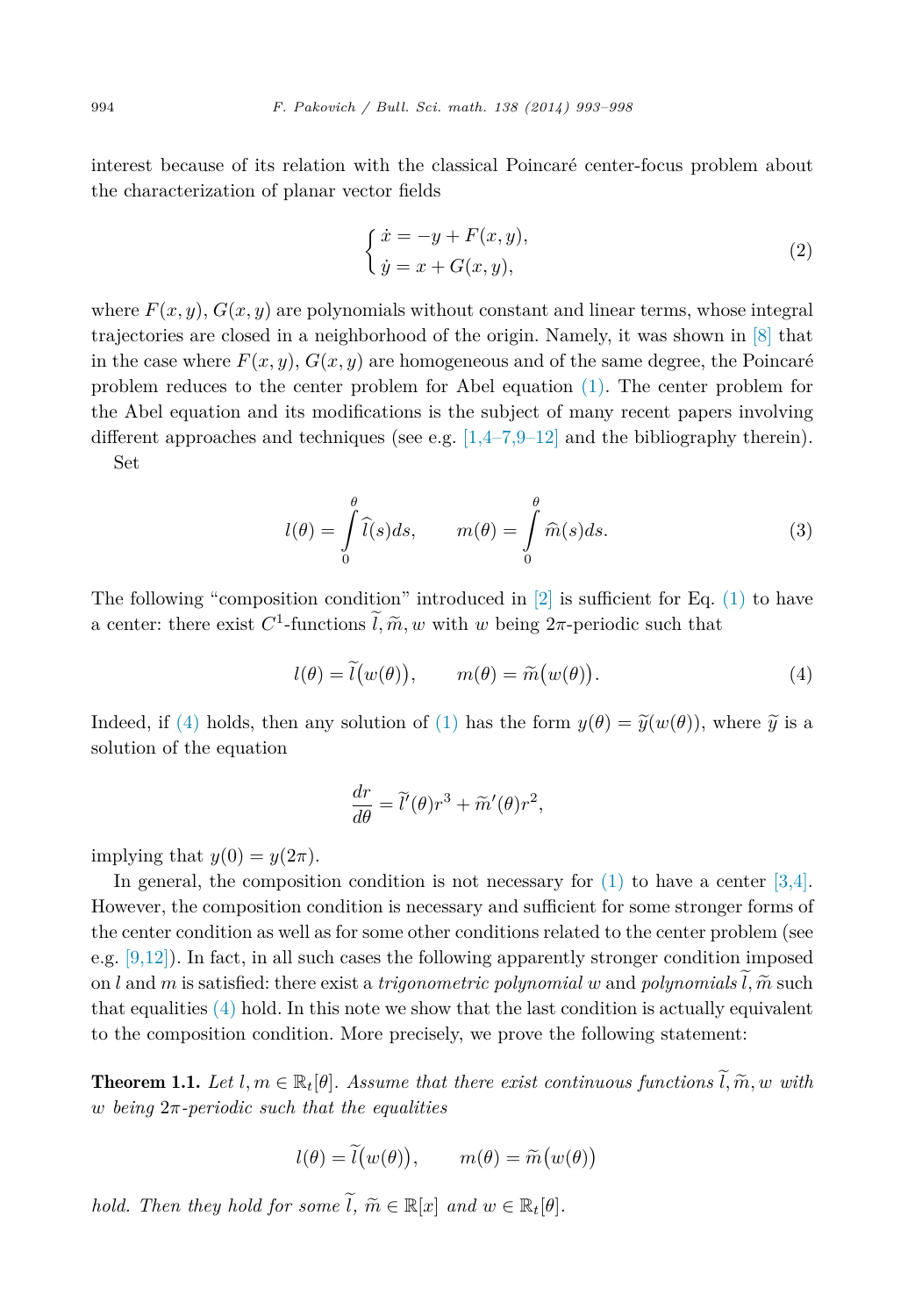<span id="page-2-0"></span>Thus, despite its analytic nature the composition condition turns out to be essentially algebraic. In particular, it can be expressed in terms of algebraic conditions imposed on coefficients of corresponding trigonometric polynomials.

## 2. Proof of [Theorem 1.1](#page-1-0)

Denote by  $\mathbb{R}_t(\theta)$  the quotient field of  $\mathbb{R}_t[\theta]$ . It is well known that  $\mathbb{R}_t(\theta)$  is isomorphic to the field  $\mathbb{R}(x)$ , where the isomorphism  $\psi : \mathbb{R}_t(\theta) \to \mathbb{R}(x)$  is given by formulas

$$
\psi(\sin \theta) = \frac{2x}{1+x^2}, \qquad \psi(\cos \theta) = \frac{1-x^2}{1+x^2}, \qquad \psi^{-1}(x) = \tan\left(\frac{\theta}{2}\right).
$$

In particular, this implies by the Lüroth theorem that any subfield *k* of  $\mathbb{R}_t(\theta)$  has the form  $k = \mathbb{R}(b)$  for some  $b \in \mathbb{R}_t(\theta)$ .

Lemma 2.1. *Let l, m be non-constant trigonometric polynomials. Assume that there exist continuous* functions  $\tilde{l}, \tilde{m}, w$  *such that equalities* [\(4\)](#page-1-0) *hold. Then the field*  $\mathbb{R}(l,m)$  *is distinct from the field*  $\mathbb{R}(\tan(\frac{n\theta}{2}))$  *for any*  $n \geq 1$ *.* 

**Proof.** Assume that  $\mathbb{R}(l,m) = \mathbb{R}(\tan(\frac{n\theta}{2}))$  for some  $n \geq 1$ . Then there exists  $u \in \mathbb{R}(x,y)$ such that

$$
\tan\left(\frac{n\theta}{2}\right) = u(l, m). \tag{5}
$$

Clearly, conditions [\(4\)](#page-1-0) and (5) imply that for any  $\theta_1, \theta_2 \in \mathbb{R}$  the equality

$$
\tan\left(\frac{n\theta_1}{2}\right) = \tan\left(\frac{n\theta_2}{2}\right) \tag{6}
$$

holds whenever

$$
w(\theta_1) = w(\theta_2). \tag{7}
$$

On the other hand, equality (6) holds if and only if

$$
\theta_1 - \theta_2 \equiv 0 \mod \frac{2\pi}{n}.
$$

Therefore, in order to prove the lemma it is enough to find  $\theta_1, \theta_2 \in \mathbb{R}$  such that (7) holds but

$$
\theta_1 - \theta_2 \not\equiv 0 \mod \frac{2\pi}{n}.\tag{8}
$$

Since the function *w* is continuous and  $2\pi$ -periodic, it attains its maximum value  $x_0$ on R. Furthermore, it follows easily from the intermediate value theorem that for any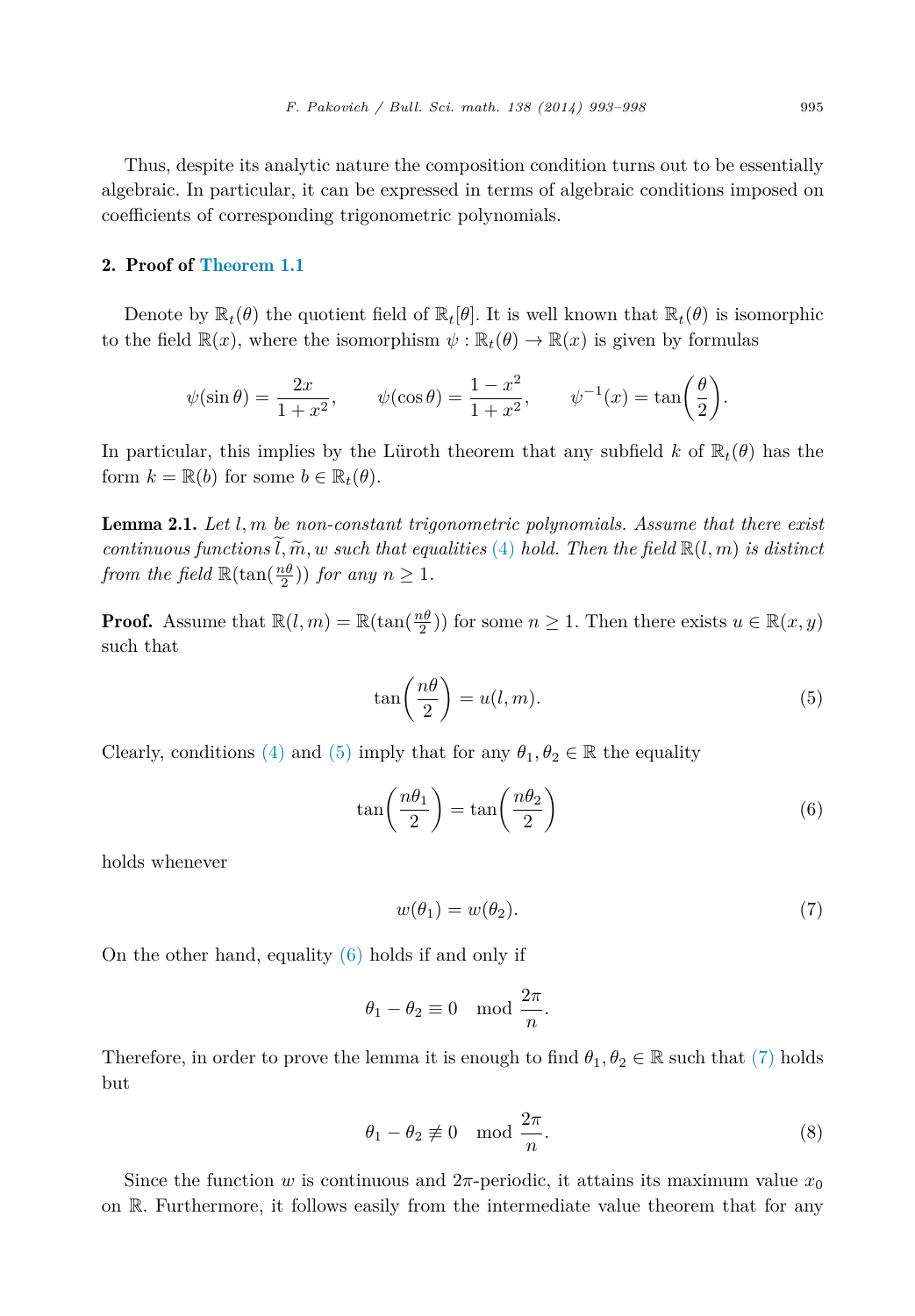<span id="page-3-0"></span>positive  $\epsilon$  which is small enough the equation  $w(\theta) = x_0 - \epsilon$  has at least two distinct roots  $\theta_1$ ,  $\theta_2$  which satisfy [\(8\).](#page-2-0)  $\Box$ 

The following lemma, describing subfields of  $\mathbb{R}_t(\theta)$  containing trigonometric polynomials, is proved in the paper [12, [Proposition 21\]](#page-5-0) and in the paper [9, [Theorem 5\].](#page-5-0) However, the proofs given in  $[12,9]$  are quite complicated and occupy several pages. Below we provide a short independent proof which is based on the fact that the ring  $\mathbb{R}_t[\theta]$ is isomorphic to a subring of the ring  $\mathbb{C}[z, 1/z]$  of complex Laurent polynomials, where an isomorphism  $\varphi : \mathbb{R}_t[\theta] \to \mathbb{C}[z, 1/z]$  is given by the formulas:

$$
\cos \theta \to \left(\frac{z+1/z}{2}\right), \qquad \sin \theta \to \left(\frac{z-1/z}{2i}\right). \tag{9}
$$

Notice that the isomorphism  $\varphi$  can be used for a construction of a comprehensive decomposition theory of trigonometric polynomials (see [\[13\]\)](#page-5-0).

**Lemma 2.2.** Let *k* be a subfield of  $\mathbb{R}_t(\theta)$  containing a non-constant trigonometric polyno*mial. Then either*  $k = \mathbb{R}(\tan(\frac{n\theta}{2}))$  *for some*  $n \in \mathbb{N}$ *, or*  $k = \mathbb{R}(b)$  *for some trigonometric polynomial b.*

**Proof.** For brevity, we will denote the ring  $\mathbb{C}[z, 1/z]$  by  $\mathcal{L}[z]$  and the image of  $\mathbb{R}_t[\theta]$  in L under the isomorphism  $\varphi$  by  $\mathcal{L}_{\mathbb{R}}[z]$ . It is easy to see that  $\mathcal{L}_{\mathbb{R}}[z]$  consists of Laurent polynomials L such that  $\bar{L}(1/z) = L(z)$ , where  $\bar{L}$  denotes the Laurent polynomial obtained from *L* by complex conjugation of all its coefficients. The isomorphism  $\varphi$  extends to an isomorphism between the quotient field  $\mathbb{R}_t(\theta)$  of  $\mathbb{R}_t[\theta]$  and the quotient field  $\mathcal{L}_{\mathbb{R}}(z)$ of  $\mathcal{L}_{\mathbb{R}}[z]$ . Clearly, the field  $\mathcal{L}_{\mathbb{R}}(z)$  consists of rational functions R satisfying the equality  $R(1/z) = R(z)$ .

Assume that *k* is a subfield of  $\mathbb{R}_t(\theta)$  containing a non-constant trigonometric polynomial *l*. Let *b* be an element of  $\mathbb{R}_t(\theta)$  such that  $k = \mathbb{R}(b)$  and let  $A \in \mathbb{R}(x)$  be a rational function such that  $l(\theta) = A(b(\theta))$ . Set  $L = \varphi(l)$ ,  $B = \varphi(b)$ . Clearly,  $L(z) = A(B(z))$ . Further, since *L* is a Laurent polynomial we have:

$$
L^{-1}\{\infty\} = B^{-1}\{A^{-1}\{\infty\}\} = \{0, \infty\},\
$$

implying that the set  $A^{-1}\{\infty\}$  contains at most two points. In more details, either

$$
A^{-1}{\lbrace \infty \rbrace} = {a}
$$
 and  $B^{-1}{a} = {0, \infty}$ ,

for some  $a \in \mathbb{CP}^1$ , or

$$
A^{-1}{\lbrace \infty \rbrace} = {a,b}
$$
 and  $B^{-1}{\lbrace a,b \rbrace} = {\lbrace 0, \infty \rbrace}$ ,

for some  $a, b \in \mathbb{CP}^1$ .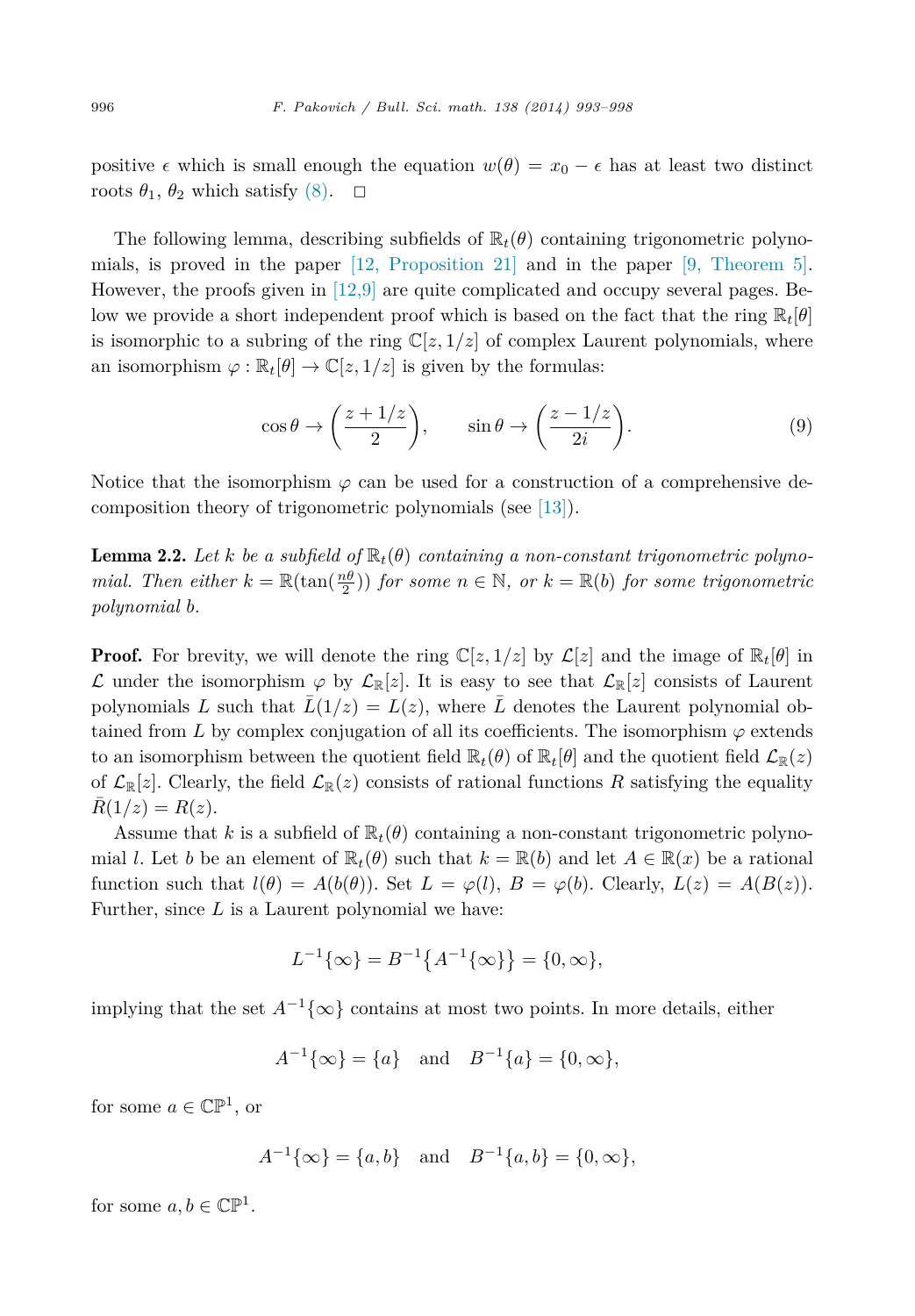<span id="page-4-0"></span>It is easy to see that in the first case there exists a rational function  $\mu \in \mathbb{C}(z)$  of degree one such that  $A(\mu(z))$  is a polynomial and  $\mu^{-1}(B(z))$  is a Laurent polynomial, while in the second case there exists a rational function  $\mu \in \mathbb{C}(z)$  of degree one such that  $A(\mu(z))$  is a Laurent polynomial and  $\mu^{-1}(B(z)) = z^d, d > 1$ .

Since  $A \in \mathbb{R}(x)$ , if a is a pole of A, then  $\bar{a}$  is also a pole. Therefore, in the first case the equality  $A^{-1}{\lbrace \infty \rbrace} = {a}$  implies that  $a \in \mathbb{R}$ , unless  $a = \infty$ . Hence, setting  $\mu(z) = a + 1/z$ , we can assume that  $\mu$  has *real* coefficients. Since  $B \in \mathcal{L}_{\mathbb{R}}(z)$ , this implies that the function  $\mu^{-1}(B(z))$  is contained in  $\mathcal{L}_{\mathbb{R}}[z]$ , and hence  $\mu^{-1}(b(\theta))$  is a trigonometric polynomial, since  $\varphi$  is an isomorphism. Clearly, this polynomial generates the field  $k$ .

In the second case, composing  $\mu$  with an other rational function of degree one, we obtain a rational function  $\mu_1 \in \mathbb{C}(z)$  of degree one such that

$$
\mu_1^{-1}(B(z)) = \frac{1}{i} \frac{z^d - 1}{z^d + 1} = \frac{1}{i} \left( \frac{z^{d/2} - z^{-d/2}}{z^{d/2} + z^{-d/2}} \right) = \varphi(\tan(d\theta/2)).
$$

Since the rational functions  $\varphi(\tan(d\theta/2))$  and  $B(z)$  are contained in  $\mathcal{L}_{\mathbb{R}}(z)$ , the last equal-<br>ity implies easily that  $\bar{u}_1^{-1} = \mu_1^{-1}$ . Therefore,  $\mu_1^{-1} \in \mathbb{R}(x)$  and  $\mu_1^{-1}(b) = \tan(d\theta/2)$ .  $\Box$ ity implies easily that  $\bar{\mu}_1^{-1} = \mu_1^{-1}$ . Therefore,  $\mu_1^{-1} \in \mathbb{R}(x)$  and  $\mu_1^{-1}(b) = \tan(d\theta/2)$ .  $\Box$ 

[Theorem 1.1](#page-1-0) follows from the above lemmas. Indeed, by [Lemma 2.1,](#page-2-0) the field  $k =$  $\mathbb{R}(l,m)$  is distinct from the field  $\mathbb{R}(\tan(\frac{n\theta}{2}))$  for any  $n \geq 1$ . Therefore, by [Lemma 2.2](#page-3-0) this field is generated by some trigonometric polynomial *w* implying that equalities [\(4\)](#page-1-0) hold for some  $\tilde{l}$ ,  $\tilde{m} \in \mathbb{R}(x)$  and  $w \in \mathbb{R}_t[\theta]$ . Moreover, using the isomorphism  $\varphi$ , it is easy to see that in fact  $\widetilde{l}$ ,  $\widetilde{m} \in \mathbb{R}[x]$ .

# Conflict of interest statement

There are no known conflicts of interest associated with this publication and there has been no significant financial support for this work that could have influenced its outcome.

### Acknowledgement

This research was supported by the ISF, Grants No. 639/09 and 779/13.

# References

- [1] A. Alvarez, J.L. Bravo, C. Christopher, On the [trigonometric](http://refhub.elsevier.com/S0007-4497(14)00040-2/bib616263s1) moment problem, Ergod. Theory Dyn. Syst. 34 (1) [\(2014\)](http://refhub.elsevier.com/S0007-4497(14)00040-2/bib616263s1) 1–20.
- [2] M.A.M. Alwash, N.G. Lloyd, [Non-autonomous](http://refhub.elsevier.com/S0007-4497(14)00040-2/bib616Cs1) equations related to polynomial two-dimensional systems, Proc. R. Soc. Edinb. A 105 (1987) [129–152.](http://refhub.elsevier.com/S0007-4497(14)00040-2/bib616Cs1)
- [3] M.A.M. Alwash, On a condition for a centre of cubic [non-autonomous](http://refhub.elsevier.com/S0007-4497(14)00040-2/bib616C77s1) equations, Proc. R. Soc. Edinb. A 113 (1989) [289–291.](http://refhub.elsevier.com/S0007-4497(14)00040-2/bib616C77s1)
- [4] M.A.M. Alwash, The [composition](http://refhub.elsevier.com/S0007-4497(14)00040-2/bib616C7731s1) conjecture for Abel equation, Expo. Math. 27 (3) (2009) 241–250.
- [5] M. Briskin, F. Pakovich, Y. Yomdin, Algebraic geometry of the [center-focus](http://refhub.elsevier.com/S0007-4497(14)00040-2/bib627079s1) problem for Abel differential equation, preprint, [arXiv:1211.1296,](http://refhub.elsevier.com/S0007-4497(14)00040-2/bib627079s1) 2012.